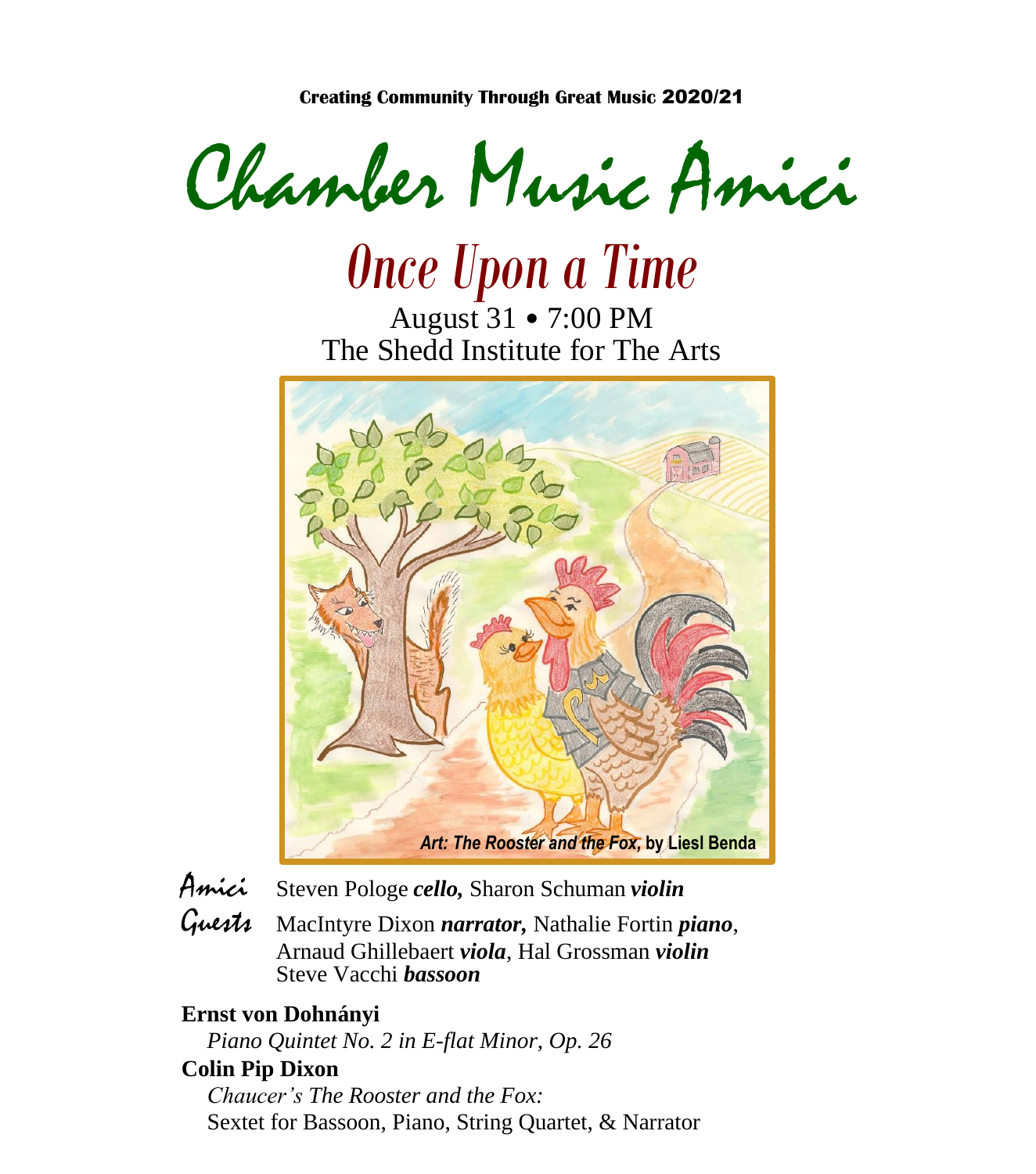### **This concert is sponsored by**



### **Season Supporters**

Cascade Manor Classic Pianos Melinda Handy CPA George Rode Repair Shops Isler CPA Rainbow Valley Design & Construction

### **Additional Support From**



Chamber Music Amici receives support from the Oregon Arts Commission, a state agency funded by the State of Oregon and the National Endowment for the Arts.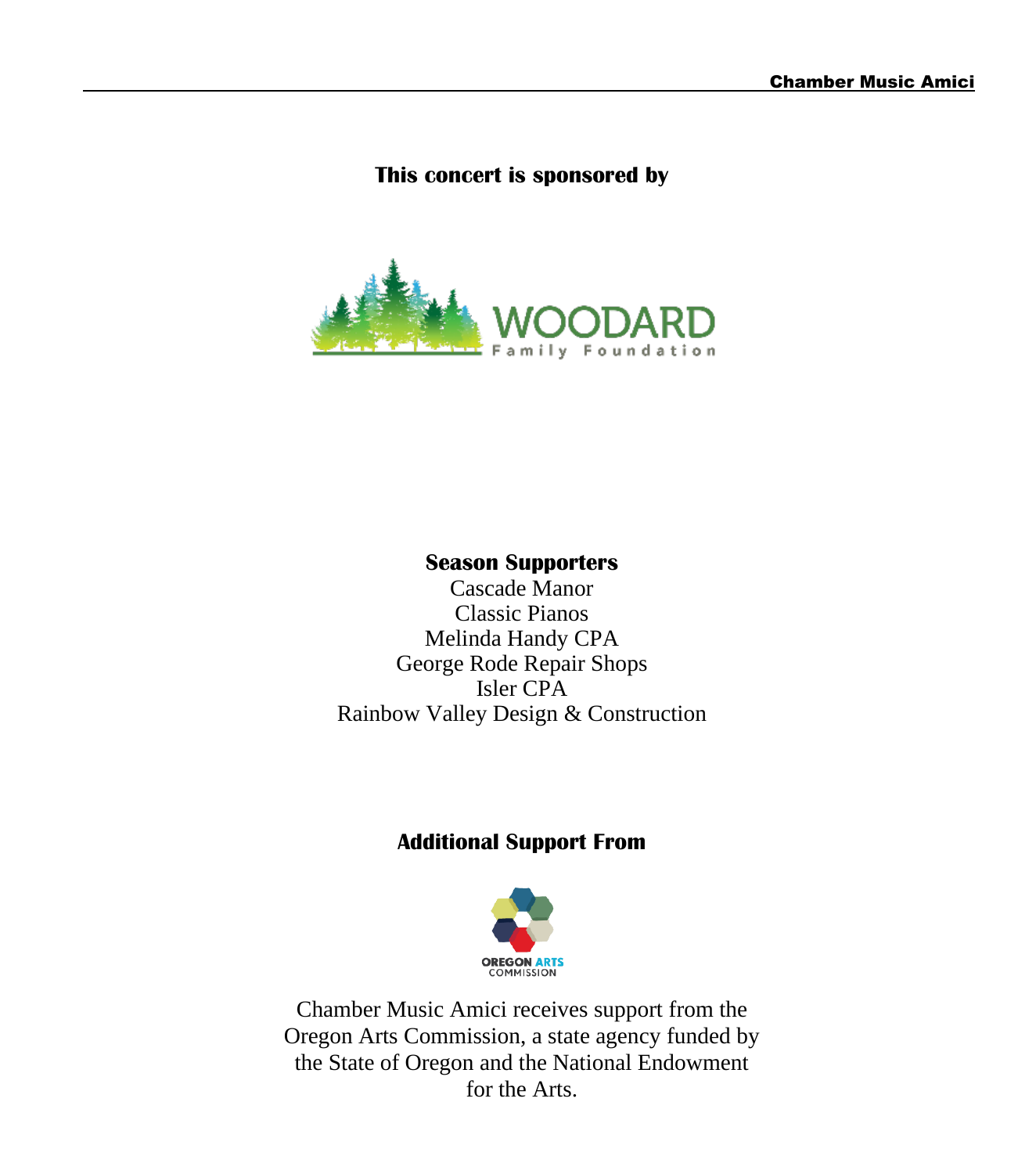# Welcome!

I am excited that you are able to join me for the final concert of Chamber Music Amici's 2020-21 season. Today's performance includes the world premiere of "Chaucer's The Rooster and the Fox" by Colin Pip Dixon and Dohnányi's fabulous but rarely performed piano quintet, which will bring you Hungary's rich musical tradition and elevate your musical experience on this gorgeous summer evening. As we conclude this unwonted season, Amici is staying auspicious and even jubilant, having never stopped making beautiful music with and for our friends. On behalf of Chamber Music Amici, I would like to express my deepest gratitude to all of you who believed in us and continued to be an integral part of our musical journey. With hopeful anticipation, I look forward to seeing you at the first concert of our new season as we return to our home venue, the Wildish Community Theater.

Eunhye Grace Choi, Artistic Director



**Artistic Director** Eunhye Grace Choi **Executive Director** Loi Heldt **Donor Relations** Bruce Heldt

#### **Board of Directors**

Don Hirst, President Jessica Lambert, Vice President Tory Heldt, Secretary Eunhye Grace Choi **Founding Amici Musicians** Nonna Haydock Pilar Bradshaw Lillie Manis Amy Goeser Kolb Steven Pologe Steven Pologe Sharon Schuman Victor Steinhardt

Laurel Ross Sharon Schuman, Founding Artistic Director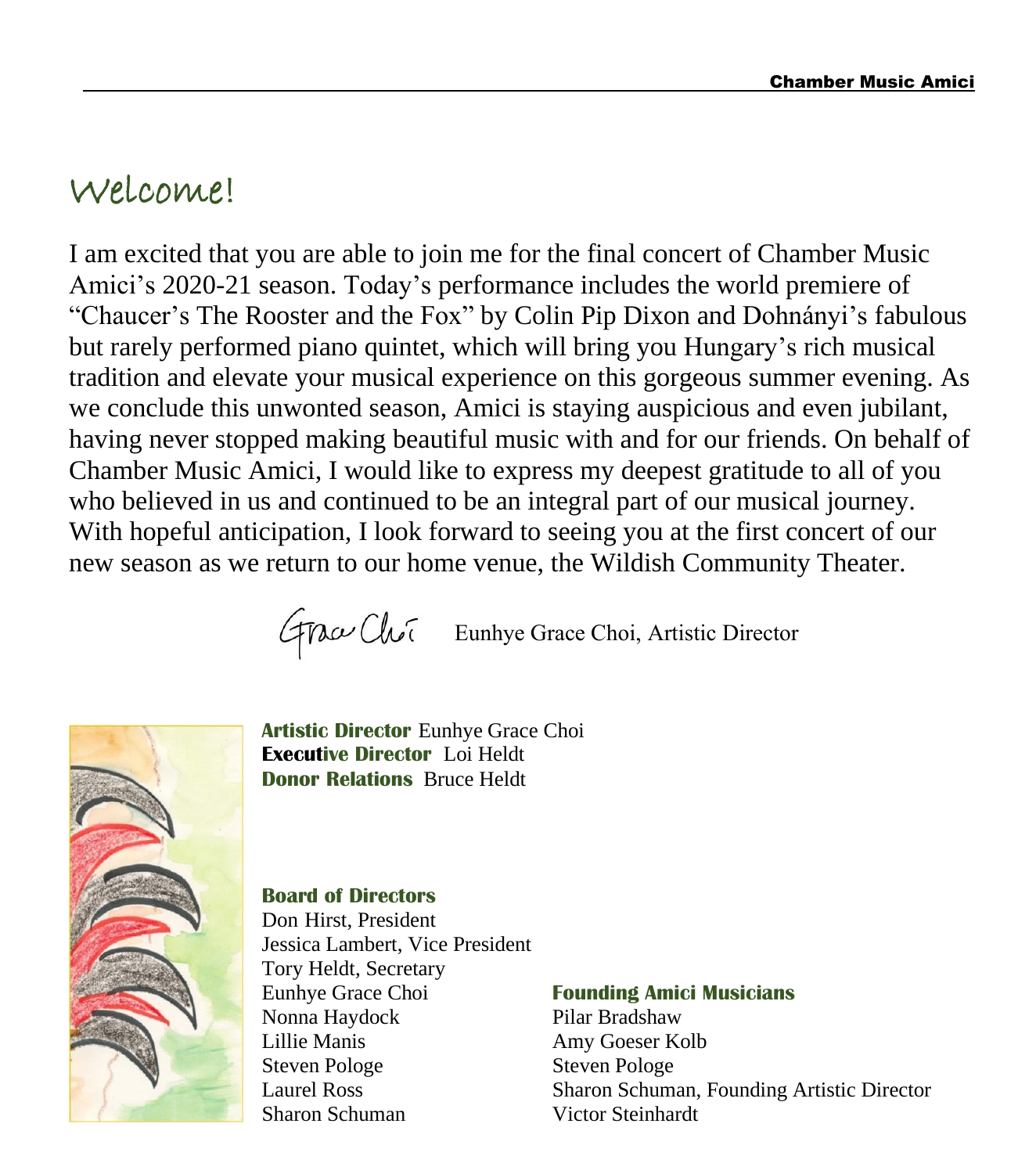## **Program**

### **Piano Quintet No. 2 in E-flat Minor, Op. 26 Ernst von Dohnányi** (1877-1960)

- I. *Allegro non troppo*
- II. *Intermezzo: Allegretto*
- III. *Moderato - Tempo del primo pezzo*

Nathalie Fortin, piano; Hal Grossman, violin; Sharon Schuman, violin; Arnaud Ghillebaert, viola; Steven Pologe, cello

### **Chaucer's The Rooster and the Fox:** Colin Pip Dixon (b. 1972)

Sextet for Bassoon, Piano, String Quartet & Narrator

Prologue – Pilgrim's March

- *I. The Widow*
- II. *Chaunticleer*
- III. *The Seven Wives*
- IV. *The Nightmare*
- V. *Twilight*
- VI. *Goodnight*
- VII. *Morning Sun*
- VIII. *The Fox*
	- IX. *Chaunticleer's Song to the Sun*
	- X. *The Chase*
	- XI. *Celebration and Epilogue*

Steve Vacchi, bassoon; Nathalie Fortin, piano; Hal Grossman, violin; Sharon Schuman, violin; Arnaud Ghillebaert, viola; Steven Pologe, cello; MacIntyre Dixon, narrator

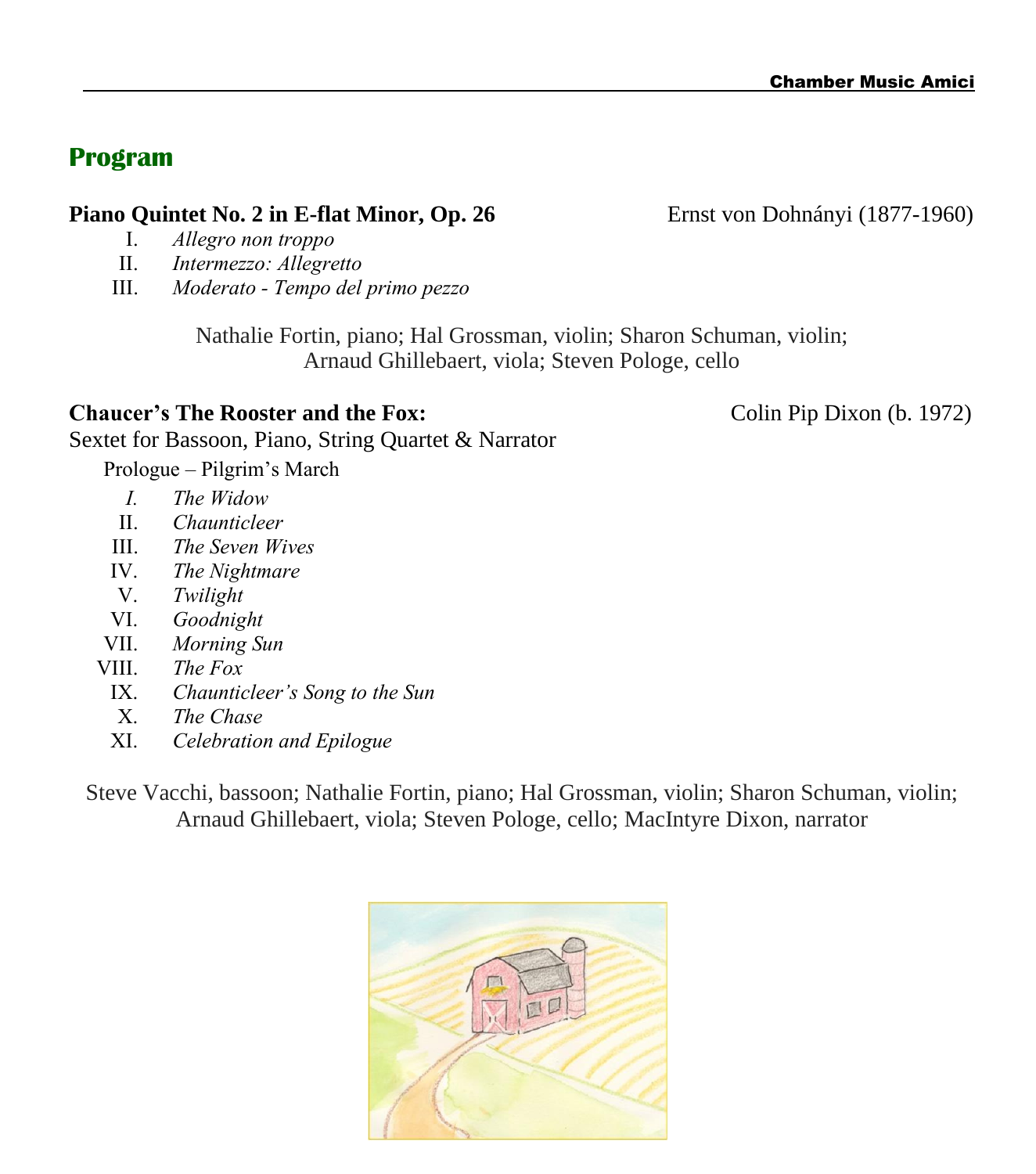### **Program Notes**

**Ernst von Dohnányi** was born in Pozsony (modern day Bratislava) on 27 July 1877. His first musical lessons were in piano and theory, given by his father (a cellist) and the local organist Károly Forstner. All promising musicians of the day were expected to travel to one of Europe's major cities to receive formal instruction at one of their conservatories (see Vienna, Paris, etc.) once they reached maturity. Dohnányi broke this tradition when he enrolled at the Budapest Academy. He was easily the most significant musician to do so and, in a sense, led the way for noted musicians like Béla Bartók and Zoltán Kodály to follow suit. He went on to have a stellar performing career he is considered the greatest pianist/composer of Hungarian descent after Liszt—and his compositions were even supported by luminaries such as Johannes Brahms. Dohnányi performed relentlessly in Hungary, giving approximately 250 concerts in Budapest alone from 1919-1921 an astonishing number. All the while he toured the U.S. regularly, was chief conductor of the Philharmonic Society in Budapest (a post he held for 25 years) and taught for a while/was director of his alma mater. The 1930s and early 40s weren't as kind to him. He fought against illness, familial issues, and persistent (and completely unsubstantiated) rumors coming from both sides of the political divide. All of this led to the near collapse of his performance career and shortly after the Nazis invaded his country, he fled to Austria, then Argentina, and eventually the U.S. where a professorship of piano and composition at Florida State University kept him stateside from 1949 until his death in 1960.

Dohnányi was a rare breed—a soloist who also regularly played chamber music. This is evident from the onset of the first movement (Allegro non troppo) of his *Piano Quintet No.2, Op.26 in Eflat minor*. Here there are doubled, tripled, and sometimes quadrupled melodies in the strings (by way of octave displacement) to keep the ensemble balanced. There is something remarkably efficient about this piece. It isn't virtuosic simply for the sake of showing off. Here is a musician aware of his own place in the pantheon of keyboardists and simultaneously truly comfortable with his abilities as a composer. The second movement (Intermezzo: Allegretto) starts as a wonderfully danceable waltz but then Dohnányi offers a set of variations on that Hungarian-informed melody, each more playful than the last. He even cleverly quotes the first movement's secondary theme at one point. The third and final movement (Moderato) begins with a somber canon led by the cello before cascading upwards to the rest of the strings. Dohnányi keeps the keyboard silent for quite some time as if the sentiments expressed here are so personal that he wishes not to draw attention to himself. When the piano finally does enter, it is reverent, hymn like. Later in the movement, intervallic motives very reminiscent of the first movement are presented. Like in the Intermezzo, the viola is asked to carry the melody surprisingly often. This choice by Dohnányi only adds to the dark and mysterious nature of the work. With around four minutes to spare, an even more overt return to the first movement's opening bars is presented. Shortly after, the key shifts to E-flat major,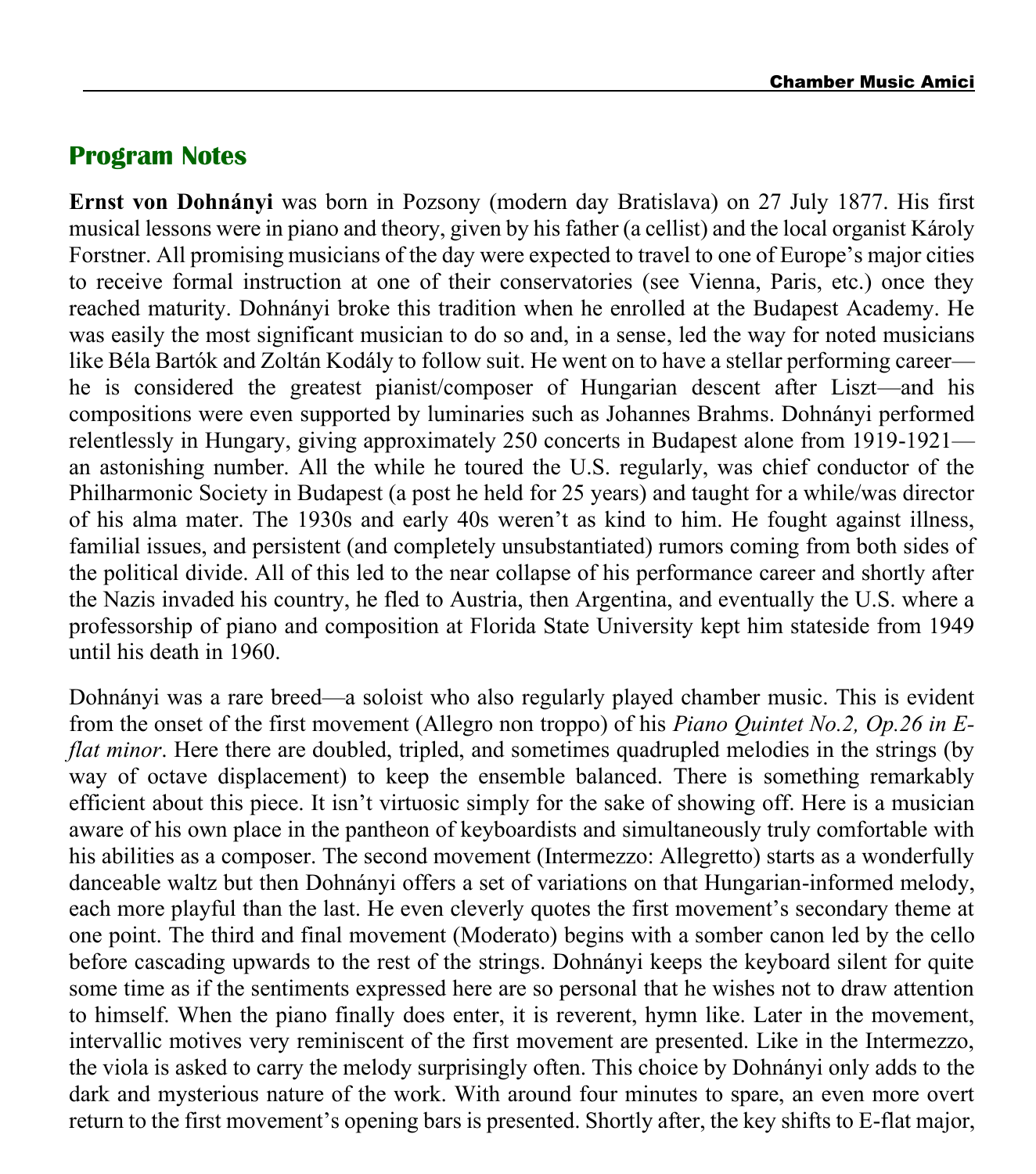the piano takes the lead while the writing becomes nostalgic and borderline heroic. Just as soon as it hints at a bold finale, though, it disappears back into the mist from which it sprouted. The work was premiered by him with the Klingler Quartet on 12 November 1914 in Berlin.

—Dr. M. Brent Williams

**Colin Pip Dixon** Chaucer's tale seemed to jump off the page with music. The fable, on the surface, has a childlike quality to it, but at its core there is sophistication and biting humor in Chaucer's world of farm animals. I knew immediately that melody would be central along with uneven dance rhythms. I tried to allow the music to emerge from Chaucer's verses and create musical motifs that would evoke the essence of the animals and their character rather than imitate or illustrate. I worked to create a dramatic arc that intertwined words and music in such a way that both were telling the story together. How often is a rooster the hero of a



Renart illumination

story? How often do we get to hear the bassoon as the featured instrument?

The work opens and closes with the Pilgrim's March. The piano begins alone. I imagined it reaching back in time, contemporary harmonies which search for fragments of music from the Middle Ages. The bassoon enters with a melody which I could almost hear being played in the distance as the pilgrims marched along the road. The strings join with a mix of dissonance and sacred, perfect intervals, suggesting our disparate time periods coming together.

As the story unfolds, each of the characters' motifs has its own color: the poor widow's ensemble is stripped down to a couple of fiddles and a viola playing an improvised country dance; Chaunticleer's theme (the rooster's), is rich, noble and a little pompous; the seven hens find themselves in a jumpy 7/8 ditty; and for the sly fox – a seductive, chromatic tango with a bite to it. There were moments that begged to be expanded upon with music: the nightmare, Chanticleer's song, and, one of my favorite moments, a gentle, nostalgic interlude written for Chaunticleer and his hen-love-wife, Pertelote: a moment of tenderness under the stars.

In the end, to be honest, I am more interested in what all of you have to say about this work than anything I can tell you about it! A piece isn't complete until it has met its audience. This creation has been a pilgrimage in its own way, delayed 16 months because of the pandemic, and I am thrilled that you are all finally able to join us now on this journey!

—Colin Pip Dixon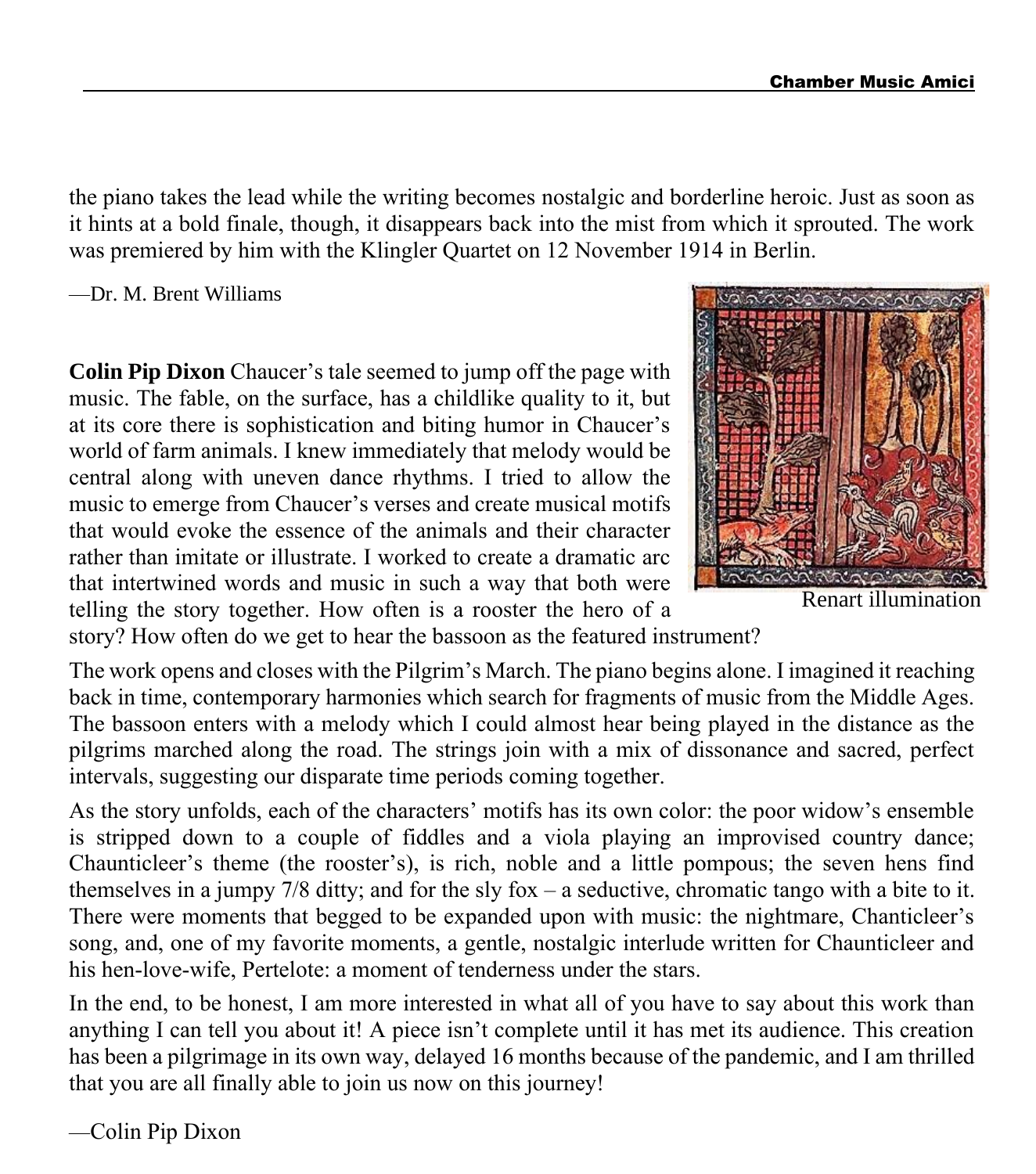### **Translation, Canterbury Tales**

At the very beginning of our performance the narrator delivers the opening of the *Canterbury Tales* in Chaucer's English of 600 years ago. It celebrates life bursting forth in the Spring. Here it is with the translation by Sharon Schuman:

*Whan that Aprille with his shoures sote* When April with its sweet showers *The droghte of Marche hath perced to the rote,* has pierced to the root the drought of March *And bathed every veyne in swich licour,* And bathed every vine with such moisture *Of* which vertu engendred is the flour;<br>Whan Zephirus eek with his swete breeth When the wind-god also *Inspired hath in every holt and heeth,* To create breezes in the fields,

*That slepen al the night with open yë,* Sleep all night with their eyes open, *(So priketh hem nature in hir corages):* Singing melodies, *Than longen folk to goon on pilgrimages* Then people long to go on pilgrimages

*When* the wind-god also uses his sweet breath *The tendre croppes, and the yonge sonne* To inspire the tender crops to grow, and the sun *Hath in the Ram his halfe cours y-ronne,* Is half-way across the sky, in the constellation of the Ram, *And smale fowles maken melodye,* And small birds (prompted in their hearts by nature)

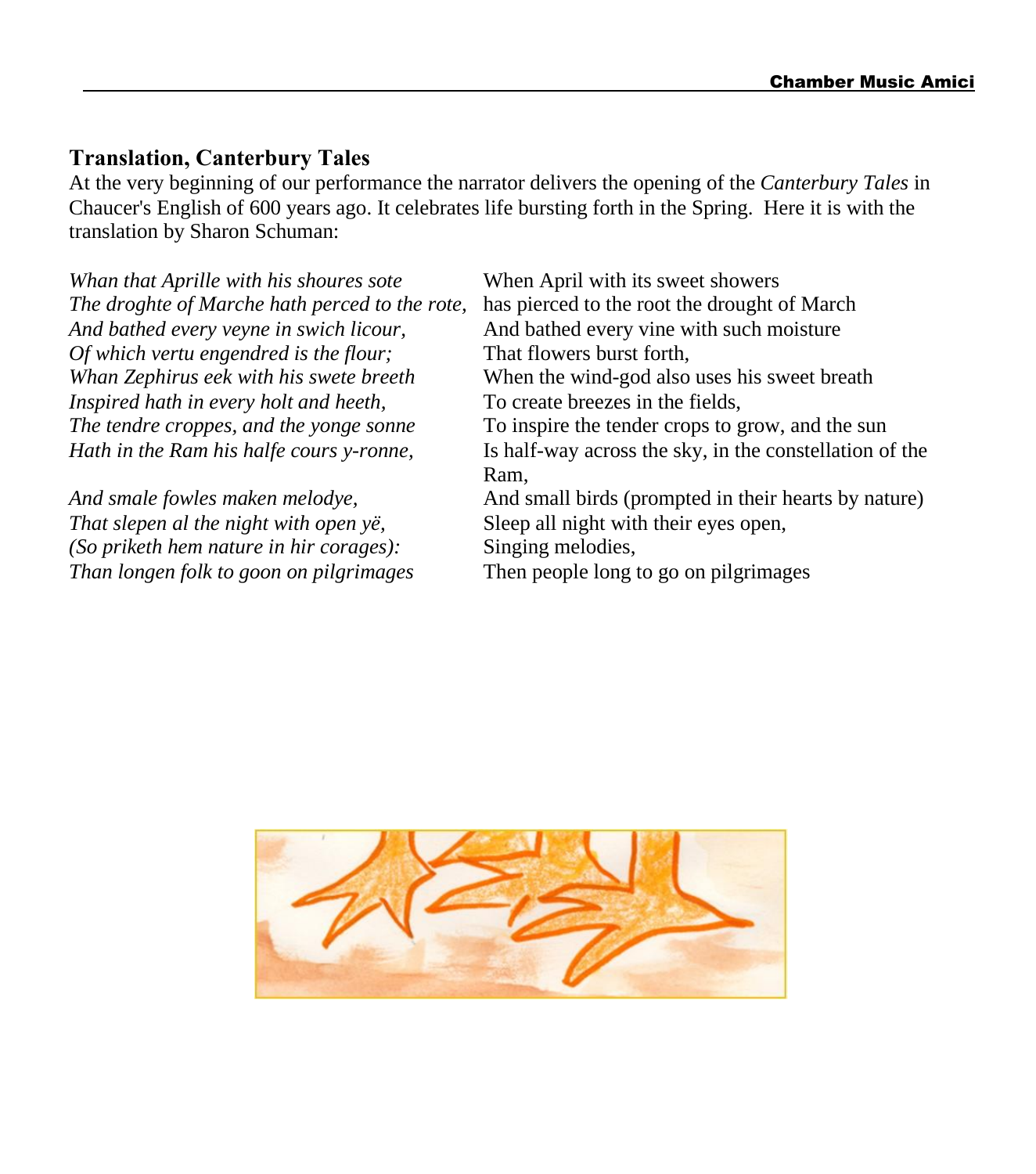### **Amici Bios**

**Steven Pologe** has performed throughout the United States, and in Italy, Sweden, Taiwan, South Korea, Thailand, New Zealand, and Canada. His CDs include quartets by William Grant Still and All That Jazz (both with the Oregon String Quartet), works by Jon Deak for solo cello and piano trio, and the piano trio of Lev Abeliovich.



Steven is professor of Cello at the [University of Oregon.](https://music.uoregon.edu/people/faculty/spologe) He has performed frequently with the Oregon Bach Festival, Grand Teton Music Festival, Aspen Music Festival, Rome Festival Orchestra, and the Green Mountain Chamber Music Festival. In 2006, Pologe and a colleague in neuroscience won a grant from the organization behind the coveted Grammy awards, the National Academy of Recording Arts and Sciences. The award supported his research and publications documenting the precise movements of string players. Prior to moving to Oregon, Pologe was principal cellist with the Honolulu Symphony and faculty member at the University of Hawaii. To keep up with all Steven's activities, find him here, [on his website,](https://www.stevenpologe-cello.com/) www.stevenpologe-cello.com/.

**Sharon Schuman** is co-founder of Chamber Music Amici and served as Artistic Director for the first six years. As a child, she studied violin with Carol Weston, a student of Leopold Auer. After a summer grant to the San Francisco Conservatory of Music, she won a full scholarship in music to Stanford University, where she performed on a resident Strad. After she graduated with a degree in English, she earned a Ph.D. in that discipline at the University of Chicago. She has performed in a master class for Vladimir Spivakov and as concerto soloist with Oregon Mozart Players and the Salem Chamber Orchestra. She has also performed with the Oregon Bach Festival and Eugene Symphony, and she has served as concertmaster for Eugene Opera, Eugene Ballet, Eugene Concert Choir, and Oregon Mozart Players. She is now Assistant Concertmaster of the Eugene Opera Orchestra. After publishing Freedom and Dialogue in a Polarized World (2014), she edited A Voice for Justice: Writings of David Schuman (2021). Sharon is the 2021 recipient of the Eugene Arts and Letters Award.

### Guest Bios

**Colin Pip Dixon** is a violinist and composer who calls Eugene, Oregon home since 2017. Originally from New York City, he studied, lived, and worked in Paris, France for many years. As a founding member and co-artistic director of The Elsewhere Ensemble [\(www.elsewhereensemble.com\)](http://www.elsewhereensemble.com/) he has composed, performed and produced many works bringing together music with stories, theater,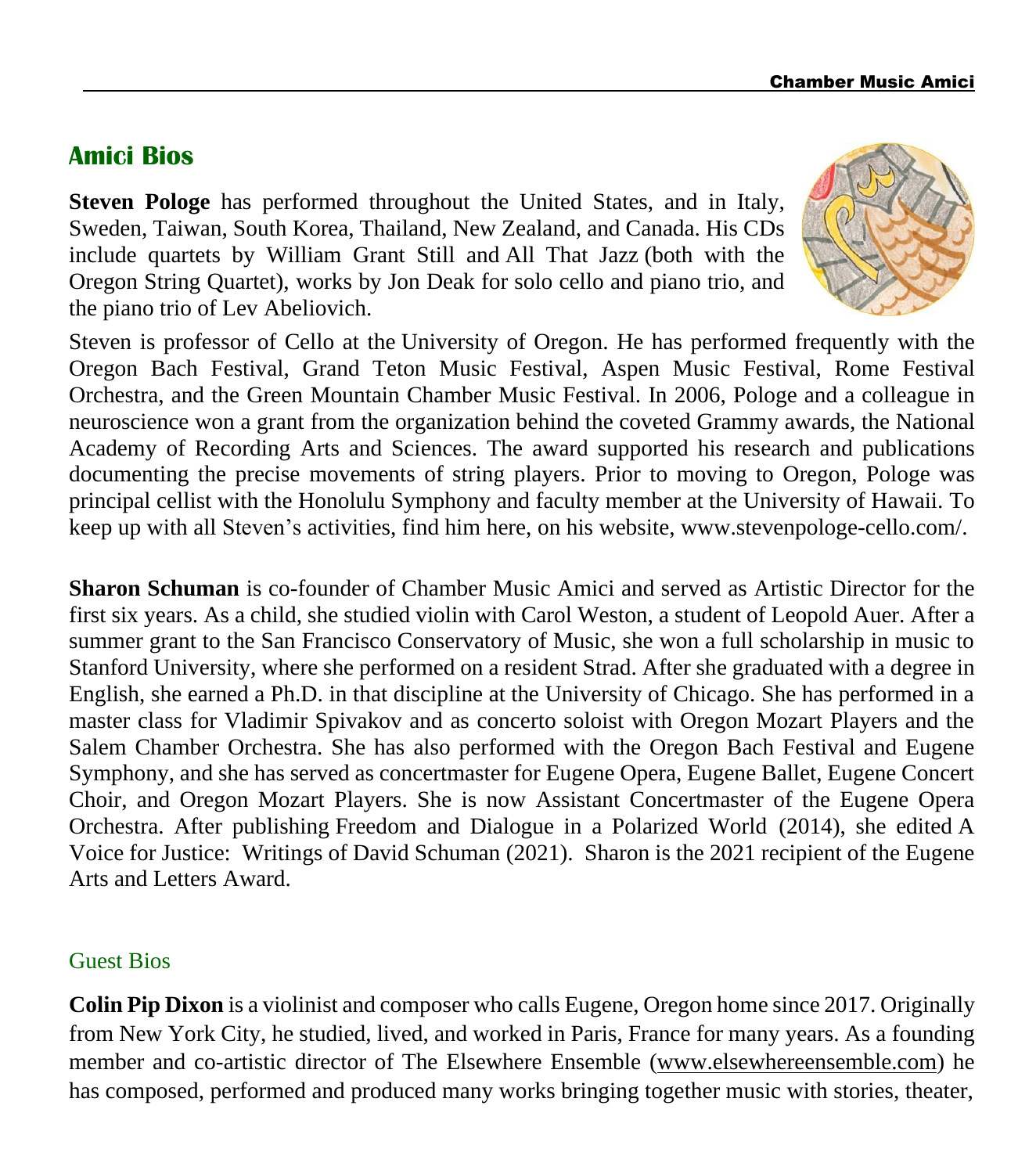and poetry: *Icarus Quartet* (2021) (based on the myth of Icarus)*; Chekhov Triptych – three Chekhov stories in concert; The Happy Prince* (based on the Oscar Wilde story); *Invocation – a prayer for peace; His Majesty, the Devil – a play with music* (based on Dostoyevsky); *The Velveteen Rabbit,* among others. His works have been performed in New York, Boston, Eugene, Portland, Paris, Lyon, Beirut & Hammana (Lebanon), Brussels, Montreal, in the Edinburgh and New York International Fringe Festivals, and the Max International Music Festival in Belgium. Recent commissions include: *Beethoven in the Stars* – for string orchestra and narrator (a remote film/recording of original music and writing coupled with the music of Beethoven for the Pacific University Philharmonic); *Birds Flying Through*



– songs and instrumental interludes (a collective work by five composers scheduled for 2022). Other important works include *Underground – a musical* (based on Dostoyevsky) which is still in development. In France he worked closely for many years with Théâtre de l'Arc-en-Ciel (now Compagnie de la Première Seconde) as a violinist, composer and music director, receiving grants from the French institutions SACEM & SPEDIDAM and touring all over France, Belgium, Switzerland and Quebec. He was honored to perform Beethoven's Kreutzer Sonata at Les Invalides in Paris for the centennial of Leo Tolstoy's death in 2010. In Eugene he performs regularly as a violinist in the Eugene Symphony and has appeared with groups such as Oregon Mozart Players, microphilharmonic, and Chamber Music Amici. A certified Feldenkrais Method practitioner, he has given workshops on body awareness for musicians in Europe and in the US at universities, music schools as well as the ASTA National Conference and at Virtuosity.Online.

**MacIntyre Dixon** has performed on Broadway, Off-Broadway, in regional theatres all over the country, and in films and television. He most recently filmed a role in Alice Wu's Netflix film *The Half of It*. On stage he was part of the legendary musical, *The Fantasticks* for eight years in New York. Some of his Broadway performances were in *Cyrano de Bergerac* (with Kevin Kline, also PBS *Great Performances*), *The Tempest* (with Patrick Stewart), *The Crucible* (with Liam Neeson), *Gypsy* (Bernadette Peters), *The Threepenny Opera* (with Sting), *Beauty And The Beast, 1776, A Funny Thing Happened On The Way To The Forum,* and the National Tour of *Guys and Dolls*. At New York's Shakespeare in the Park and The Public Theater: *As You Like It*, Kevin Kline's *Hamlet* (also PBS *Great Performances), The Winter's Tale* (dir. James Lapine)*, Much Ado About Nothing, The Taming Of The Shrew.* Films include *It's Kind of a Funny Story, School of Rock, In And Out, A River Runs Through it, Secret Of My Success, Popeye*, and *Reds*. In Oregon he performs regularly with the Elsewhere Ensemble.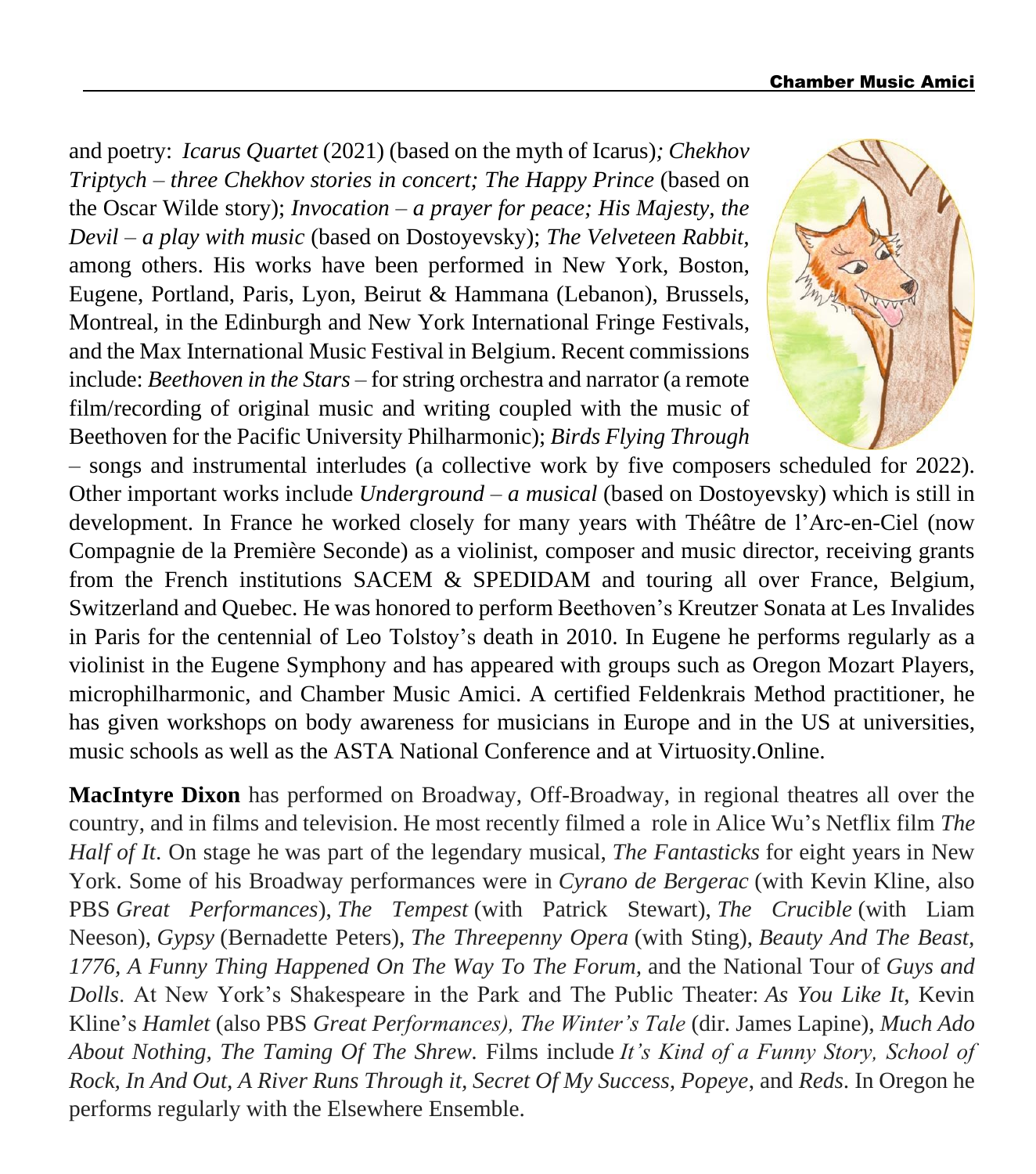**Nathalie Fortin** was born in Montreal, Canada. She holds degrees from the Conservatoire de Musique de Montréal, Eastman School of Music, and University of Southern California. Locally, she has performed with the Oregon Bach Festival, Eugene Opera, Eugene Symphony, Chamber Music Amici, Ballet Fantastique, the Oregon Mozart Players, and for a number of productions at the Shedd Institute for the Arts with artist Siri Vik. She currently does collaborative work with the University of Oregon's School of Music and Dance, Eugene Vocal Arts, the Eugene Gleemen, and co-produces COVID-era outdoor concerts with soprano Laura Wayte.

**Arnaud Ghillebaert** has played under the baton of great conductors such as Sir Colin Davis and Herbert Blomstedt and in the following orchestras: the London Symphony Orchestra, the Academy of Saint Martin in the Fields, the Bournemouth Symphony, Scottish Opera, Opera North, touring all over Europe. An avid chamber musician, he performed at the Louis Moreau Institute in New Orleans and in the "Starry Nights" music series at the Staller Center for the Arts (NY) alongside Eugene Drucker (Emerson String Quartet) and Nick Cords (Silkroad Ensemble); he recently performed in a recital with pianist Anton Nel. He is a founding member of the Elsewhere Ensemble, a chamber group mixing music and spoken word/theater. He completed his Doctorate in viola and violin performance at Stony Brook University and is the current University of Oregon viola instructor.

**Hal Grossman** has been enthusiastically acclaimed by critics and audiences alike for his "vibrant tone" and "superb technique". Grand Award Winner of the Lima Young Artist Competition and Silver Medalist of the International Stulberg String Competition, Mr. Grossman also received First Prize Awards at the prestigious International Cleveland Quartet Competition and the National Fischoff Chamber Music Competition. His New York Debut at Carnegie Hall received exceptional reviews from the New York Times. He was invited to perform for their Royal Highnesses, Prince Charles and Princess Diana. Recital appearances have taken him throughout North America and Europe.

**Steve Vacchi,** Professor of bassoon at the University of Oregon since 2000, holds degrees from the Eastman School of Music, The Hartt School, and Louisiana State University. He has taught at Wichita State University (KS) and the Brevard Music Center (NC), and he served as a sabbatical replacement at Indiana University's Jacobs School of Music. A member of the Oregon Bach Festival, Eugene Symphony Orchestra, and the Oregon and Arcturus Wind Quintets, Vacchi has performed with The Florida Orchestra, Santa Fe ProMusica, the Rhode Island, Tulsa, and Rochester Philharmonics, and the Saint Louis, New World, Baton Rouge, Colorado, Honolulu, Kansas City, Oregon, Sarasota, New Haven, and Wichita Symphony Orchestras.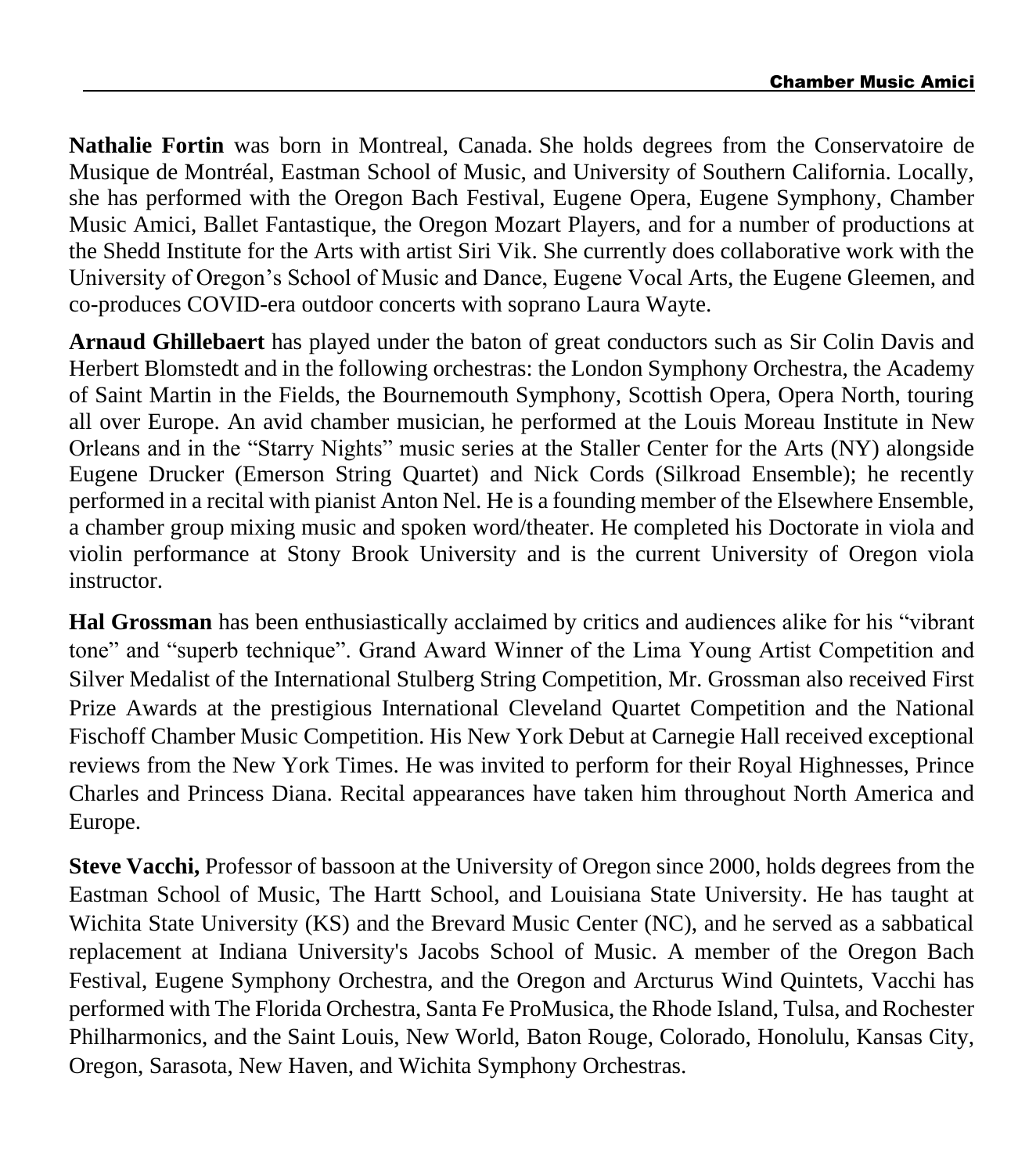#### **Founding Supporters**

Bill Bradshaw & Chris Holzapfel Howard & Vicky Fine Dave & Lynn Frohnmayer David Guy Isler CPA Bob Lacy P. Patterson Peter & Josephine von Hippel

#### **Musician Sponsors**

Lynn Frohnmayer, *Sharon Schuman* David Guy, *Jessica Lambert* Jennifer Jonak & Mike Bragg, *Lillie Manis* Jonathan & Molly Stafford, *Steven Pologe* Marion Sweeney, Kate Laue, & Cama Evans, *Eunhye Grace Choi*

#### **Guest Musician Sponsors**

Chris Holzapfel & Bill Bradshaw Jim & Paula Salerno Peter & Josephine von Hippel

#### **Season Supporters**

Cascade Manor Classic Pianos George Rode Repair Shops Isler CPA Melinda Handy CPA Rainbow Valley Design and **Construction** 

#### **Concert & DVD Sponsor**

Anonymous<sup>a</sup> Howard and Vicky Fine Bruce and Loi Heldt Ray and Cathie Staton Marion Sweeney, Kate Laue & Cama Evens Peter and Josephine von Hippel

#### **Education Sponsors**

Nancy & Peter Carlson David Guy Casey Woodard Charitable Fund of The Oregon Community Foundation

#### **Concert Sponsors**

Amici d'Amici at Cascade Manor The Mary Jayne Robert Trust The Wildish Companies and Families

#### **Concert Shared-Sponsors**

Brothers Carpet Cleaning Columbia Bank John W. Larson DMD Leahy Cox, LLP Long's Meat Market Oakmont Family Dental Shiboski Fine Jewelry Design Syman-Degler Group

**Art Sponsor** Linda & John Van Peenen<sup>a</sup>

#### **In-kind Sponsors**

Excelsior Inn & Ristorante Isler CPA Dorothy Kujawa

#### **Grant Support**

Verda M. Giustina Fund of the Oregon Community Foundation<sup>a</sup> National Christian Foundation James F. & Marion L. Miller Foundation Oregon Arts Commission Woodard Family Foundation

#### **Amici Nobili** (\$5,000+)

Anonymous<sup>a</sup> Verda Giustina<sup>a</sup> David Guy The Mary Jayne Robert Trust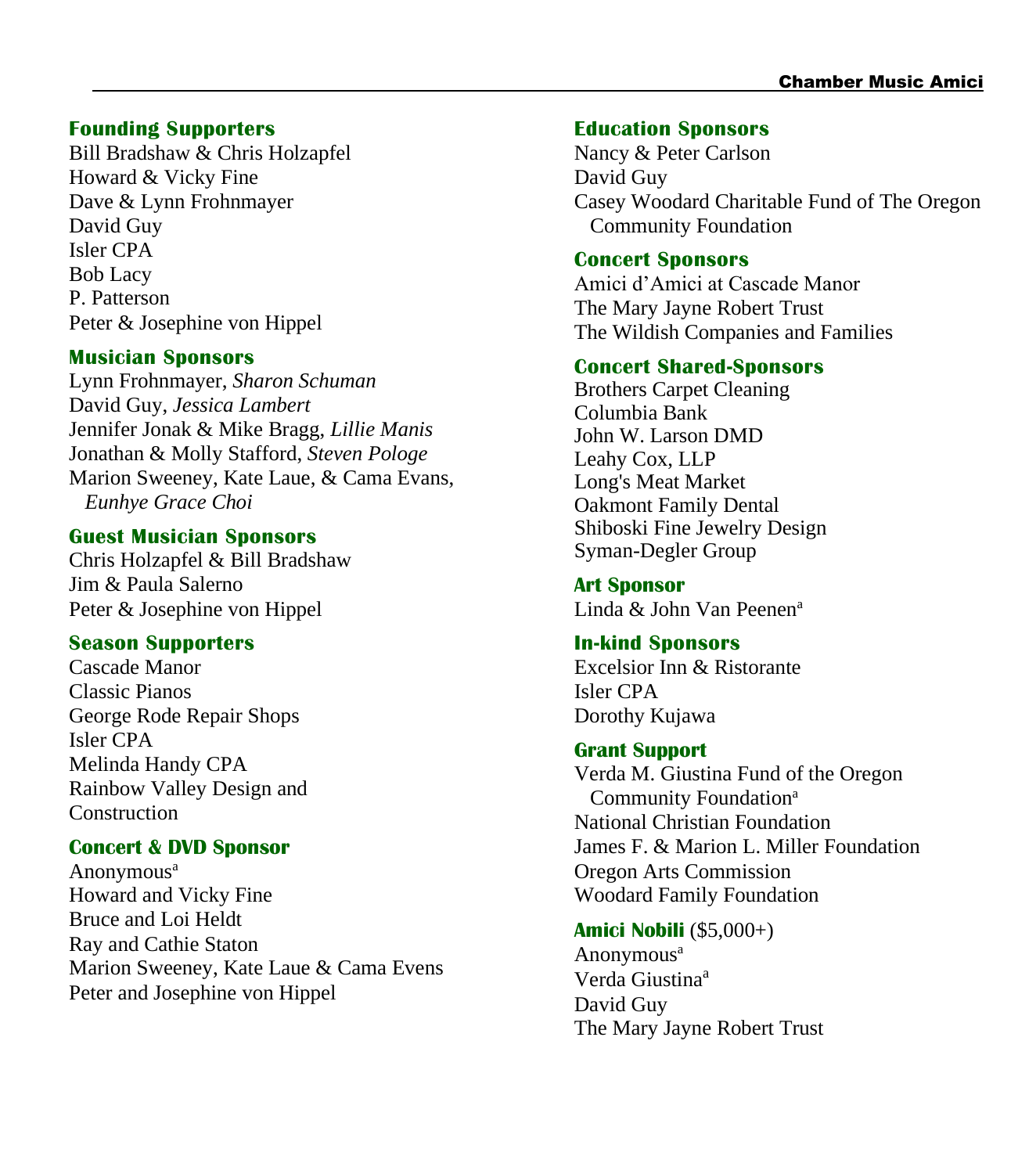**Amici Intimi** (\$1,000+) Sue Burkholder<sup>a</sup> Nancy & Peter Carlson Mark Corley & Suzanne Rowe John & Linda Cummens Drs. Hannah & James Dean<sup>a</sup> Howard & Vicky Fine Lynn Frohnmayer Diana Gardener Donald Gudehus Claudia & John Hardwick Bruce & Loi Heldt Don & Lin Hirst



**Cari Amici** (\$500+) Joyce Holmes Benjamin<sup>a</sup> Carl & Andrea Bjerre Pam Brills & Chris Wesely Larry Dunn Nancy  $&$  Tom English<sup>a</sup> Linda and John Farley<sup>a</sup> Ann & David Fidanque Violet Fraser<sup>a</sup> Louise Furukawa<sup>a</sup> James & Barbara Gant Sylvia Giustina Roger & Nonna Haydock<sup>a</sup> John & Susan Moseley Barbara Ohlsen<sup>a</sup> Jane & Kenn Poznar<sup>a</sup> Lois Renwick & J. D. Lowe Kenneth Ross Alvin Urquhart<sup>a</sup> Pierre & Mary Lou Van Rysselberghe<sup>a</sup>

### **Supporters** (\$250+) Geraldine Aster Robert Baechtold<sup>a</sup> Andrew Bissonnette Daniel & Frances Brantley<sup>a</sup> Ruth Bre Miller<sup>a</sup> Grete & Warren Brown<sup>a</sup> John & Toni Brown Ted Burns<sup>a</sup> Wildish Land Companies Lawrence & Ellen Crumb Mary Grinage Elizabeth & Roger Hall Marilyn & Andrew Hays Phil & Mary Jane Hillstrom<sup>a</sup> Patti & Bill Hoyt<sup>a</sup> Jim & Helen Jackson Sue Keene<sup>a</sup> Dorothy Kujawa Frank & Elizabeth Moss<sup>a</sup> Natalie Newlove<sup>a</sup>

Chris Holzapfel & Bill Bradshaw Jennifer Jonak & Mike Bragg Jayne Lovell<sup>a</sup> Mary Ann Moore Kathryn Porter Bill Rodgers & Suzi Brown<sup>a</sup> Jim & Paula Salerno Jonathan & Molly Stafford Ray & Cathie Staton Marion Sweeney<sup>a</sup>, Kate Laue & Cama Evens John & Linda Van Peenen<sup>a</sup> Peter & Josephine von Hippel Terry West Ann Woeste<sup>a</sup>

> Theodore & Laramie Palmer Duane Partain & Jane Scheidecker Bob Weiss & Barbara Perry Carol and Leland Roth<sup>a</sup> Heidi & Paul Sachet Royce & Phyllis Saltzman Sharon Schuman Georgette & Bob Silber Darlene Tillack<sup>a</sup> Veronika & Jerry Walton Sandra Weingarten Yvonne Wildish Kathie Tippins Wiper<sup>a</sup>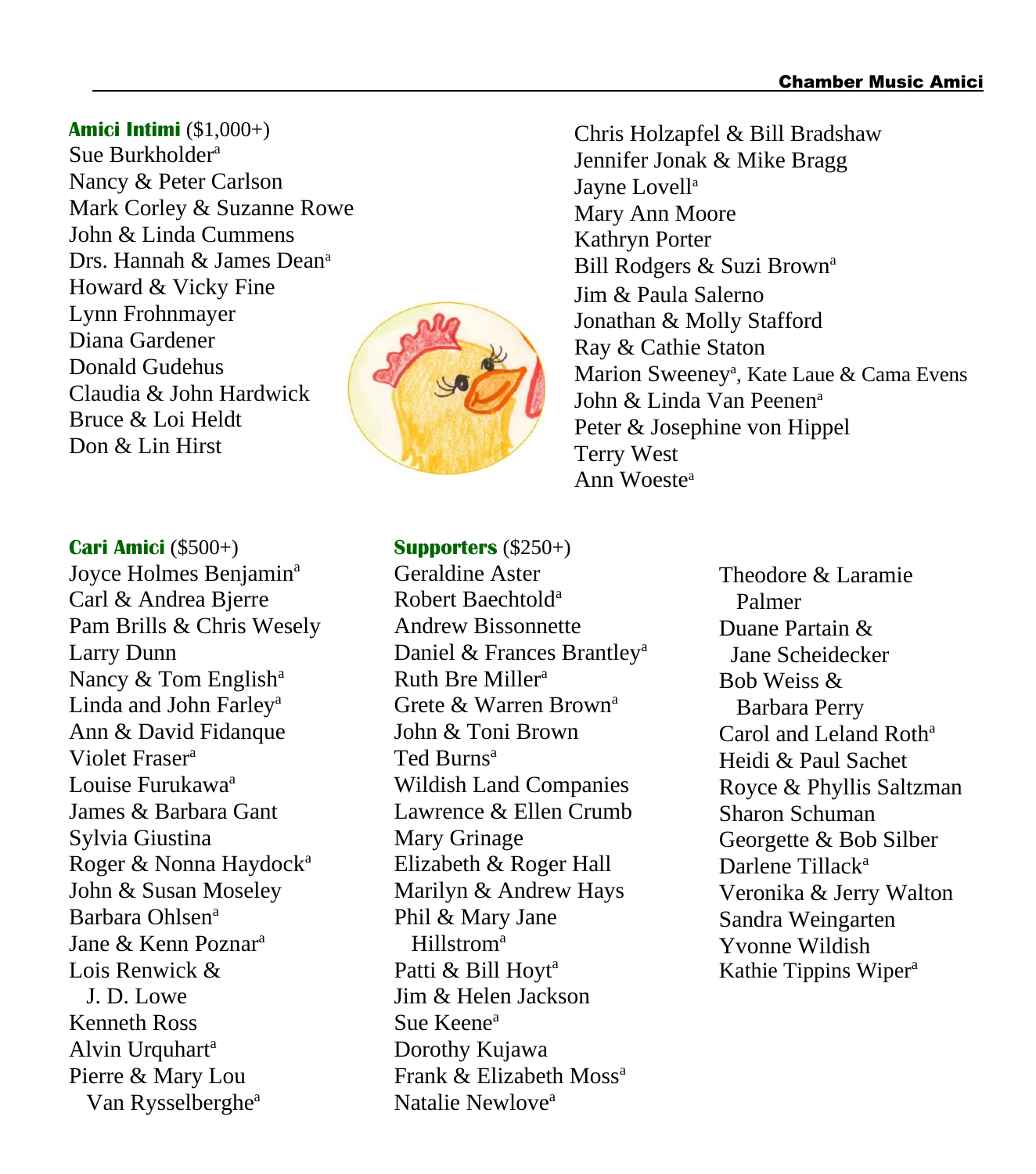#### **Donors**

Lucille Allsen Flo Alvergue Trudie Atkinson Pattibuff Bear Ted & Penny Berktold<sup>a</sup> Kirk M. Boyd & Sam Arnold-Boyd Jim & Joanna Branvold Debi Broeker<sup>a</sup> Alice Burke Janet & Leonard Calvert Delpha Camp<sup>a</sup> Marc & Lynette Carlson Frank & Nancy Carlton<sup>a</sup> Addie Castell Dorothy B. Clark<sup>a</sup> Joanne & Jerry Clark Melody Clarkson Doug & Yuelian Cone Terry & Lynne Copperman Kirsten Diechmann & Laurie Cracraft Emily Dalton Joshua & Rebecca Daniels Pat Dark & Martin Hanner Laoni & Bob Davis Jim & Dottie Dougher Mickey Durbin Esther Erford<sup>a</sup> Suzanne Fenner Don Fowles Mira Frohnmayer Brigitte & Ramon Galvan Barbara Gates Elizabeth Glover<sup>a</sup> Thomas Kreider & Paula Gordinier Robert Granger<sup>a</sup>

Tony Metcalf & Dana Gray Betsy Halpern Jim Harper Timothy Harrow Karen Artiaco & Jack Hart Lynne & Denny Hellesvig Eleanor Herbert<sup>a</sup> Kathleen Horton Virginia Hurwitz Dennis & Patricia Hyatt Tim & Barbara Jenkins Janice Jensen Margaret Hadaway & George Jobanek Ben Johnson<sup>a</sup> Munir Katul<sup>a</sup> Ron & Sylvia Kaufman Reida & Charles Kimmel Judith Knight Richard Koch George & Cindy Kokis<sup>a</sup> Rebecca Lacy<sup>a</sup> Melinda Grier & Jerry Lidz Bonnie Lindberg Nena Lovinger Fred  $&$  Norma Luebke<sup>a</sup> Bill MacMaster<sup>a</sup> Gary Macy Dale Taylor & Jackie Manley Anne McGrail Maxine & Bill McWhorter David & Betsy Meredith John & Patsy Minter Christine Moats Sonja Moseley Dennis & Neva Mullins Beverly & Hank Murrow<sup>a</sup>

Sandy & Nancy Naishtat Lynn Negus<sup>a</sup> Gary Bricher & Marilyn Nippold Susan Norris Victor Odlivak Mary Jo O'Fallon Harold & Joyce Owen Margie Paris Michael & Judy Ponichtera Janet & Richard Reed Ginny & Roger Reich Saelon Renkes Norm Purdy & Dick Romm Laurel Ross Jim Ruderman Arlen Salthouse Chico Schwall Stephanie & Douglas Sears Cindy Secrest Andra Smith Karalynn Walker & David Sprung Liba Stafl Richard & Laura Jane Stevenson Jean Tate Arnie Taylor & Lois Foss-Taylor<sup>a</sup> Janet Yood & Stuart Thomas Janet Thompson Roz Stein & Paul Thompson

Lynn Tullis Jerry & Kay Varner<sup>a</sup>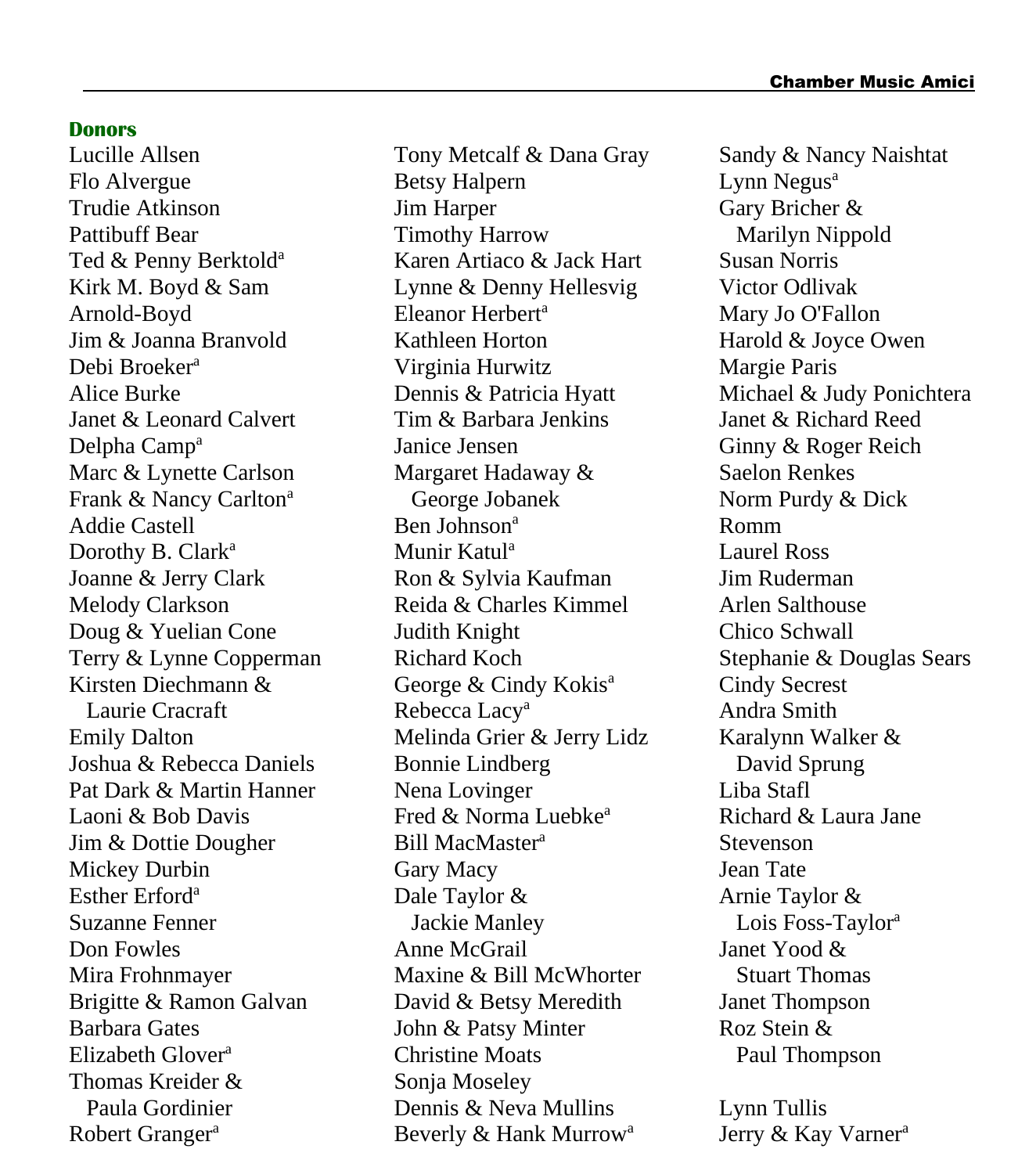Phyllis Villec Pat Braunlich & Rob Voss Beth Naylor & James Watson<sup>a</sup>

Richard Weick Juliana Wells Ed  $&$  Fay Whiting<sup>a</sup> Kent Howe & Kathi Wiederhold<sup>a</sup> Marion Wilson<sup>a</sup> Sharon Wilson Mary Wood Liz Zumbrunnen

Above contributions reflect donations received in the last twelve months.

.

<sup>a</sup> Amici d'Amici donor, resident and or supporter of Chamber Music Amici Cascade Manor concert series.

#### **In Memory of**

Flo Alvergue Bean Comrada John Downey<br>Mary Beth Jacobson George Kokis Mary Javne R Mary Beth Jacobson George Kokis Mary Jayne Robert Ginny Starr Janet Thompson Jean Weick James Wildish Jerry Woeste

#### **Volunteers**

Bill & Christie Aspegren, Ray Bates & Rosemary Barr, Ally Biddle, Pam Brills & Chris Wesely, Fred Crafts & Marti Gerdes, Carolyn Flatley-Gilkey, David Guy, Margaret Hadaway, Jan Halvorsen, Carolyn Hannah, John Heintz, Tory Heldt, Beverly Henderson, Andrea Hermann, Don & Lin Hirst, Kelsey Irvine, Deb Jones, Marie Keith, Laurene Larson, Bonnie Lindberg, Patricia Moore, Sandy Naishtat, Ron Norberg, Laura Ohanian, Gail Pioso, Mike Ponichtera, Ruth Romoser, Laurel Ross, Heidi Sachet, David Sonnichsen & Betsy Steffensen, Jonathan Stafford, Ginny Starling, Sara Stockwell, Marion Sweeney, Joe Versteeg

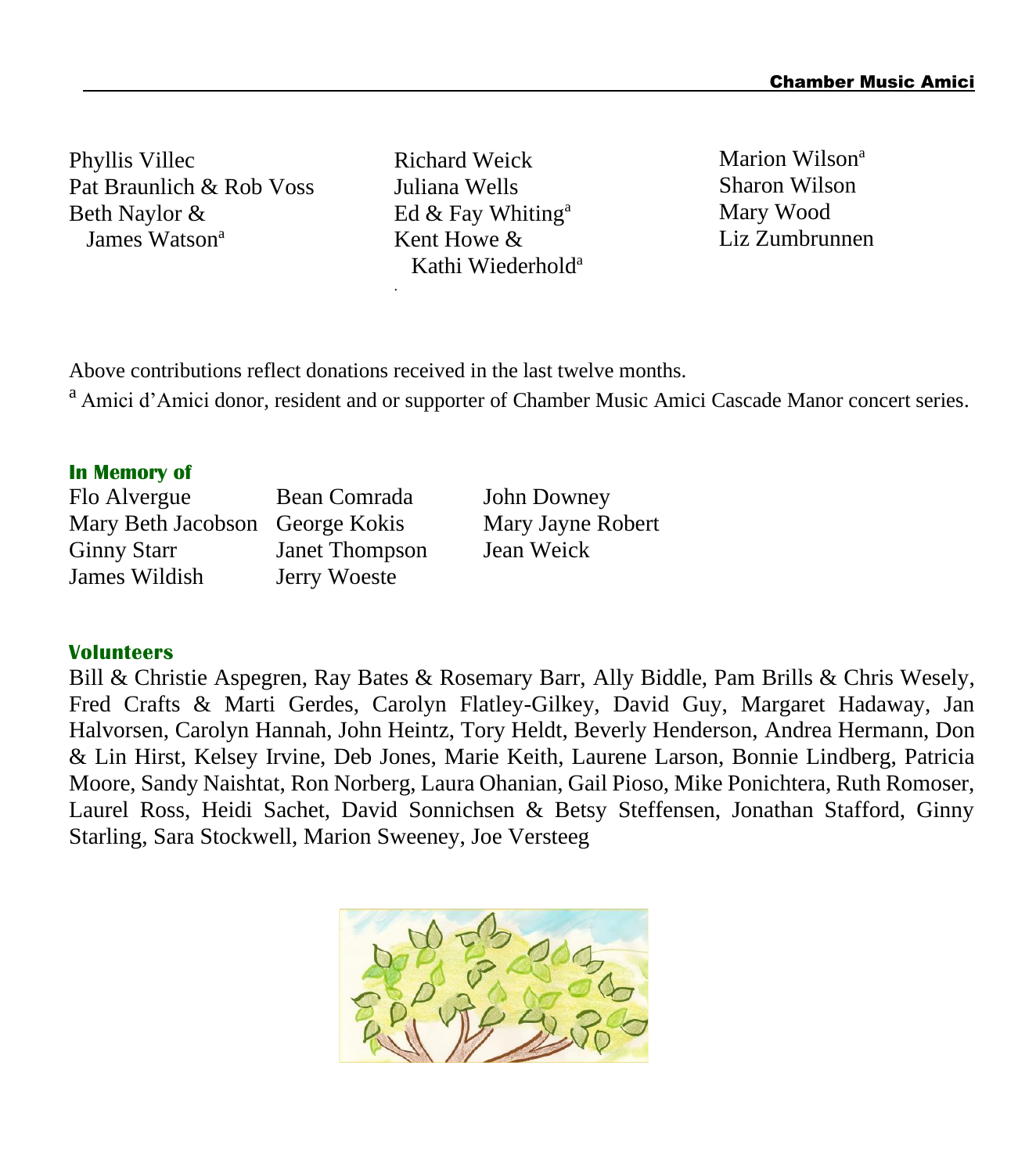### **Thanks to our Season Supporters**

Please acknowledge all our supporters when you shop; be sure to let them know that you appreciate their support of Chamber Music Amici.